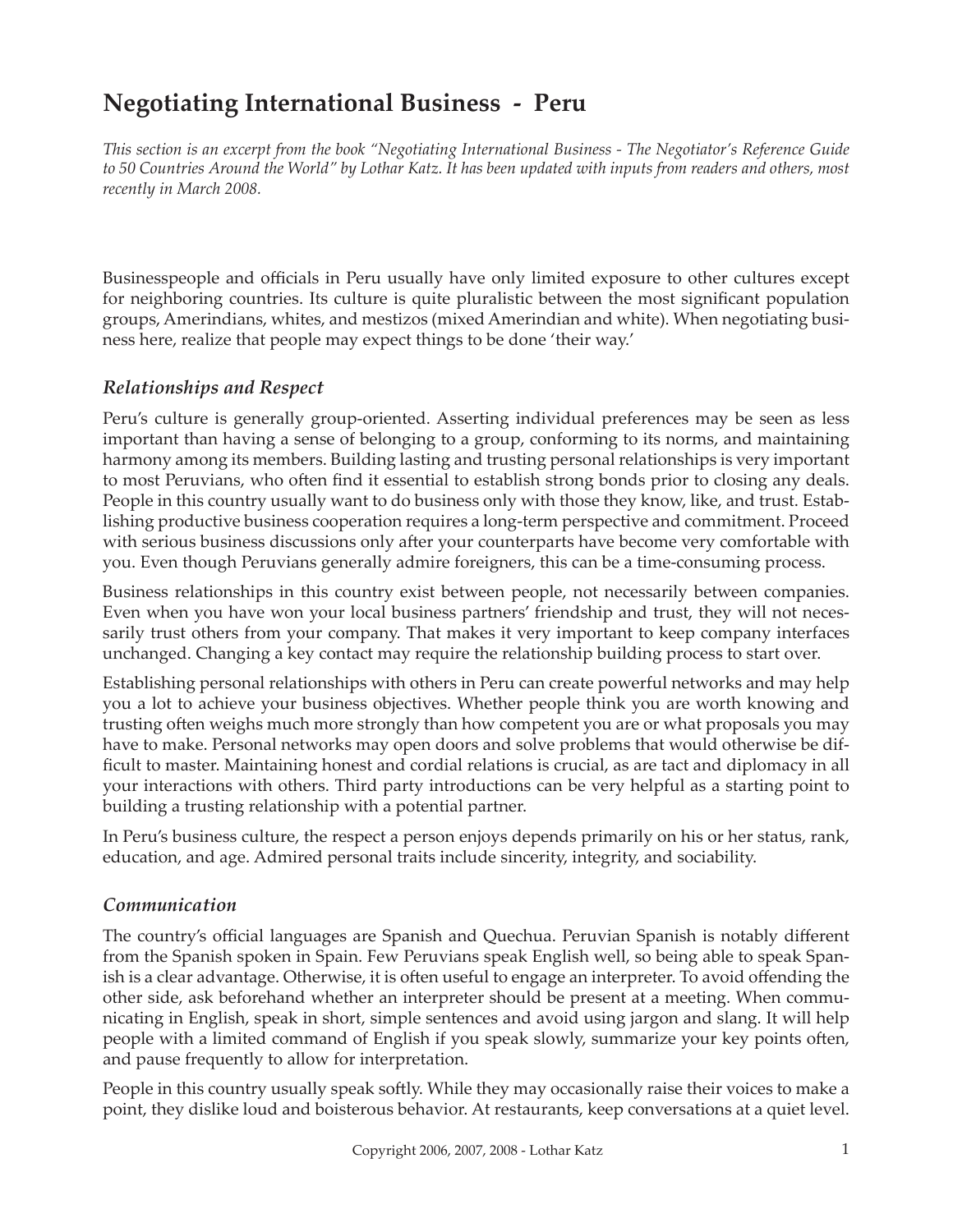People may converse in close proximity, standing only two feet or less apart. Never back away, even if this is much closer than your personal comfort zone allows. Doing so could be read as a sign that you are uncomfortable around them.

Communication in Peru is usually not overly direct. People may not get straight to the point when trying to get a message across and you may have to read between the lines to understand what is being conveyed. They may tell you what they think you want to hear rather than what they really think. Silence may express embarrassment or otherwise communicate a negative message. It is beneficial to use a similarly indirect approach when dealing with Peruvians, as they may perceive you as rude and pushy if you are too direct. The communication may become more direct and frank once a strong relationship has been established.

Gestures and body language can be lively, especially if they help underline what is being said. There may be frequent physical contact with others of the same gender. The American *OK* sign, with thumb and index finger forming a circle, can be read as an obscene gesture in Peru. Lightly tapping the head signals, 'I'm thinking.' Eye contact should be very frequent, almost to the point of staring. This conveys sincerity and helps build trust.

# *Initial Contacts and Meetings*

Choosing a local intermediary, or *enchufado ,* who can leverage existing relationships to make the initial contact is highly recommended. This person will help bridge the gap between cultures, allowing you to conduct business with greater effectiveness. Your embassy, a trade organization, a chamber of commerce, or a local legal or accounting firm may be able to provide a list of potential *enchufados*. Without such a contact, it may be very difficult to get access to the right people.

Negotiations in the country can be conducted by individuals or teams of negotiators. It is vital that teams be well aligned, with roles clearly assigned to each member. Changing a team member may require the relationship building process to start over and should therefore be avoided.

If possible, schedule meetings at least two weeks in advance. Since people want to know whom they will be meeting, provide details on titles, positions, and responsibilities of attendees ahead of time. While meetings may start considerably late, Peruvians generally expect foreign visitors to be punctual. Avoid being more than 10 to 15 minutes late, and call ahead if you will be. At the same time, showing signs of impatience if the meeting starts considerably late, which can be more than an hour after the scheduled start time, will only reflect very poorly on you. Titles and age of the Peruvian participants provide clues to their position in the company hierarchy. Otherwise, watch for small hints of deference to identify the decision makers.

Names are usually given in the order of first name, family names. Most Peruvians have two family names, the first one from their father, and the second one from their mother. Use *Mr./Mrs./Miss* or *Señor/Señora/Señorita,* plus the father's family name, which is always the first one of the two family names given. If a person has an academic title, like *Doctor* (often used for anyone with an advanced degree) or *Professor*, use it instead, followed by the father's family name. Only close friends call each other by their first names. Introductions are accompanied by handshakes.

The exchange of business cards is an essential step when meeting someone for the first time, so bring more than you need. It is recommended to use cards with one side in English and the other in Spanish. Show advanced degrees on your card and make sure that it clearly states your professional title, especially if you have the seniority to make decisions. When presenting your card, ensure that the Spanish side is facing the recipient. Smile and keep eye contact while accepting someone else's card, then carefully examine it. Next, place the card on the table in front of you.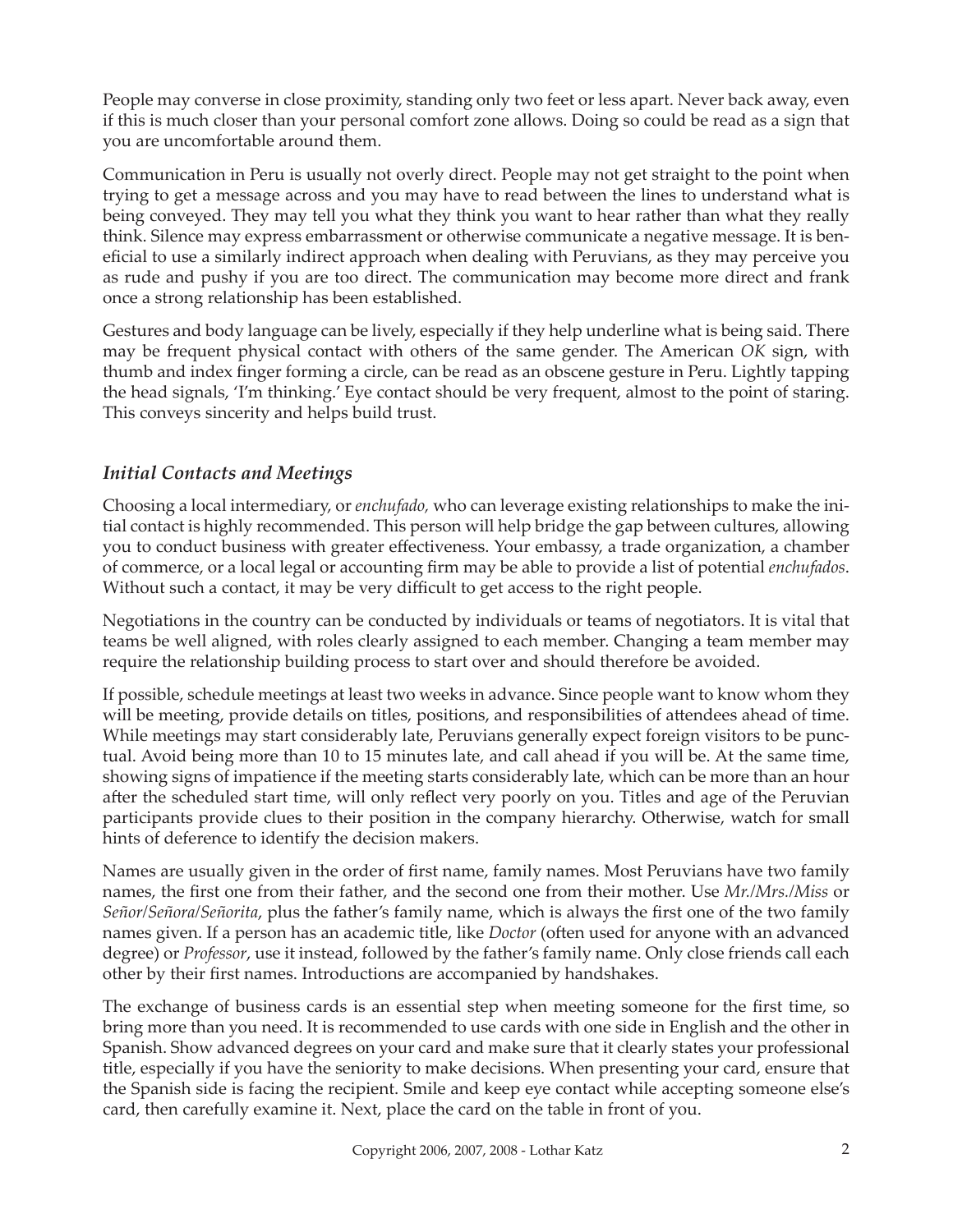Meetings start with small talk, which may be extensive. It is important to be patient and let the other side set the pace. People appreciate a sense of humor, but keep it light and friendly, and be careful not to overdo it. Business is a serious matter in Peru, and meetings can be very formal. At the same time, they may appear somewhat chaotic, with frequent interruptions and several parallel conversations. Do not take this personally; it also does not indicate a lack of interest.

The primary purpose of the first meeting is to become acquainted and build relationships. Business may be discussed, but do not try to hurry along with your agenda. Although the primary decision maker will usually attend, it is unrealistic to expect initial meetings to lead to straight decisions.

Presentation materials should be attractive, with good and clear visuals. Use diagrams and pictures wherever feasible, cut down on words, and avoid complicated expressions. Having your handout materials translated to Spanish is not a must, but it will be appreciated and helps in getting your messages across.

# *Negotiation*

**Att itudes and Styles -** Leveraging relationships is an important element when negotiating in Peru. Nevertheless, Peruvians often employ distributive and contingency bargaining. While the buyer is in a superior position, both sides in a business deal own the responsibility to reach agreement. They expect long-term commitments from their business partners and will focus mostly on long-term benefits. The primary negotiation style is cooperative, but people may be unwilling to agree with compromises unless it is their only option to keep the negotiation from getting stuck. Nevertheless, one important function of the bargaining exchange is to build and strengthen the relationship. Since Peruvians believe in the concept of win-win, they expect you to reciprocate their respect and trust. You may be able to leverage the fact that many Peruvian businesspeople are eager to receive foreign business investments. However, it is strongly advisable to avoid aggressiveness and open confrontation, remaining calm, polite, patient, and persistent.

Should a dispute arise at any stage of a negotiation, you might be able to reach resolution by leveraging personal relationships and emphasizing long-term benefits. Patience and creativity will pay strong dividends.

**Sharing of Information –** Even when personal relationships are strong, your Peruvian counterparts may be reluctant to share information openly. Many believe that privileged information creates bargaining advantages. At the same time, information that may seem irrelevant may be reviewed over and over.

**Pace of Negotiation –** Expect negotiations to be slow and protracted. Peruvians do not hurry and dislike people who do. Be prepared to make several trips if necessary to achieve your objectives. Relationship building, information gathering, bargaining, and decision making may take considerable time. Attempts to rush the process are unlikely to produce better results and may be viewed as offensive. Throughout the negotiation, be patient, control your emotions, and accept the inevitable delays.

Most Peruvians prefer a very polychronic work style. They are used to pursuing multiple actions and goals in parallel. When negotiating, they often take a holistic approach and may jump back and forth between topics rather than addressing them in sequential order. Negotiators from strongly monochronic cultures, such as Germany, the United Kingdom, or the United States, may find this style confusing, irritating, and even annoying. In any case, do not show irritation or anger when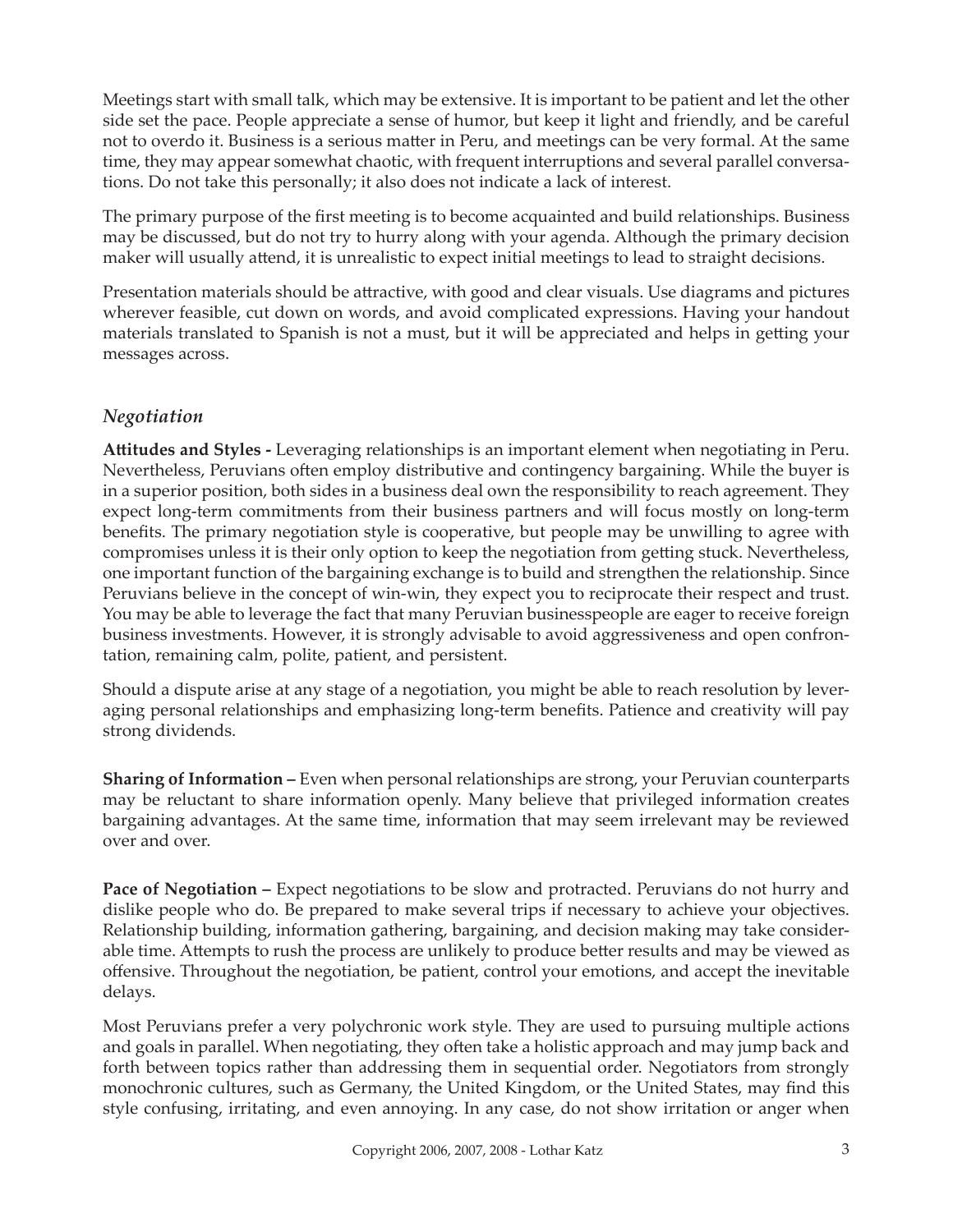encountering this behavior. Instead, keep track of the bargaining progress at all times, often emphasizing areas where agreement already exists.

If your counterparts appear to be stalling the negotiation, assess carefully whether their slowing down the process indicates that they are evaluating alternatives or that they are not interested in doing business with you. More likely, this behavior either represents an attempt to create time pressure in order to obtain concessions, or it simply reflects the slow decision process in the country. Again, patience and persistence are vitally important.

**Bargaining –** Peruvians are used to hard bargaining and haggling. The bargaining exchange can be extensive. Although people in the country may show interest in new ideas and concepts, they may find it difficult to change their position. Be respectful throughout the bargaining exchange. Rather than pushing for concessions, it may be better to re-address disagreements in follow-up meetings, which gives your counterparts the opportunity to reconsider their position without overtly losing face. Prices may move by about 25 to 35 percent between initial offer and final agreement. Leave yourself sufficient room for concessions at different stages. After making one, always ask the other side to reciprocate. Throughout the process, remain cool and respectful, avoid confrontation, and frequently reaffirm the relationship.

Although Peruvians generally prefer a straightforward negotiation style, they also use deceptive techniques, such as telling lies and sending fake non-verbal messages, pretending to be disinterested in the whole deal or in single concessions, misrepresenting an item's value, or making false demands and concessions. Your Peruvian counterparts may play stupid or make other attempts to mislead you in order to obtain bargaining advantages. Do not take such tactics personally and refrain from lying at or grossly misleading your counterparts, as doing so might damage business relationships. Even when you can see right through a lie, it would be a grave personal insult to state or even hint that your counterpart is not telling the truth. It is advisable to verify information received from the local side through other channels. 'Good cop, bad cop' is a tactic that Peruvians rarely use, though it could be effective on either side of the negotiation table. However, it could be devastating if the other side recognized this as a tactic, and your team will need to exclude any 'bad cop' member from future negotiation rounds. Businesspeople may claim limited authority, stating that they have to ask for their manager's approval. This could be a tactic or the truth.

Negotiators in the country may use pressure techniques that include making final offers, showing intransigence, or nibbling. Final offers may come more than once and are rarely final. Be careful when trying to open with your best offer. Peruvians may consider this inappropriate or even insulting. Silence can be a very effective way to signal rejection of a proposal or to obtain further concessions. Do not use pressure tactics such as applying time pressure or making expiring offers as these may be taken as signs that you are not willing to build a long-term relationship. Your counterparts may even choose to terminate the negotiation.

Peruvian negotiators avoid openly aggressive or adversarial techniques. While they may make indirect threats and warnings or subtly display anger, they will be careful not to appear aggressive when doing so. Extreme openings are not frequently used since they may adversely affect the relationship, so be very cautious when using the tactic yourself. Never walk out or threaten to do so in an aggressive fashion as your counterparts will likely take this as a personal insult and may end all talks. However, threatening a 'friendly walkout' while strongly emphasizing the relationship may be very effective.

Emotional negotiation techniques, such as attitudinal bargaining or attempting to make you feel guilty, are frequent and can be effective. Be cautious not to hurt someone's personal pride when employing any of these tactics, though. Pleas to personal relationships and other emotional ap-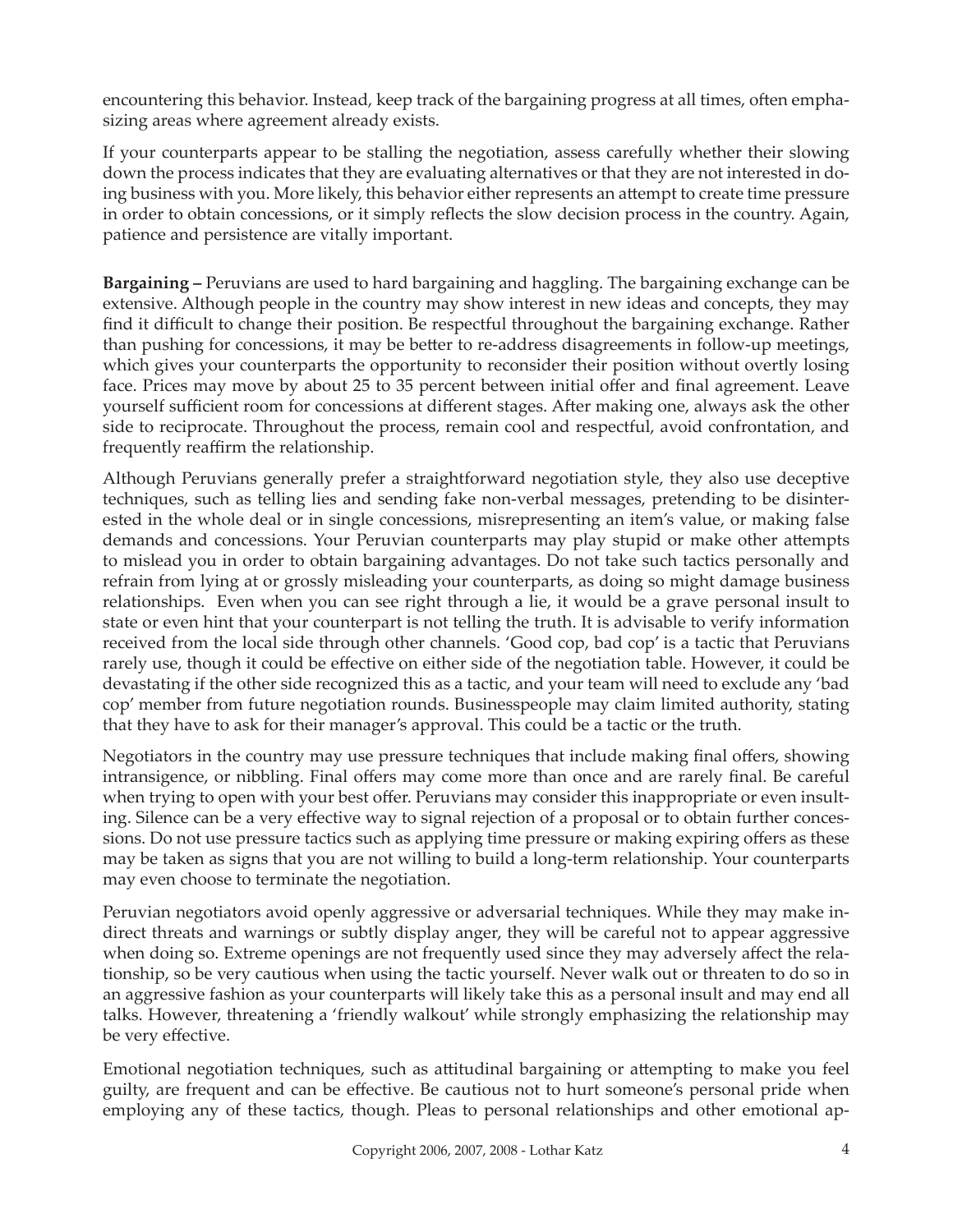peals, such as emphasizing how your proposal will add to your counterparts' personal satisfaction or heighten their honor, can be very powerful. Peruvians may frequently employ defensive tactics such as blocking or changing the subject, asking probing or very direct questions, making promises, or keeping an inflexible position.

Corruption and bribery are quite common in Peru's public and private sectors. However, people may draw the line differently, viewing minor payments as rewards for getting a job done rather than as bribes. Also, keep in mind that there is a fine line between giving gifts and bribing. What you may consider a bribe, a Peruvian may view as only a nice gift. It may help if you introduce and explain your company's policies early on, but be careful not to moralize or appear to imply that local customs are unethical.

**Decision Making –** Most companies are hierarchical, and people expect to work within clearly established lines of authority. Decision makers are usually senior executives who will consider the best interest of the group or organization. They may consult with others and prefer to reach consensus before making the final call. Consequently, subordinates may strongly influence the final decision and maintaining good relationships with them can be crucial to your success. Decision making can be a slow process that requires much patience. Attempts to rush or put pressure on the process are not likely to succeed.

When making decisions, businesspeople may not rely much on rules or laws. They usually consider the specific situation rather than applying universal principles. Personal feelings and experiences weigh more strongly than empirical evidence and other objective facts do. Peruvians are often uneasy with change and reluctant to take risks. If you expect them to support a risky decision, you may need to find ways for them to become comfortable with it first, for instance by explaining contingency plans, outlining areas of additional support, or by offering guarantees and warranties.

# *Agreements and Contracts*

Capturing and exchanging written understandings after meetings and at key negotiation stages is useful. Oral commitments may sound stronger than what your Peruvian counterparts may be willing to put in writing. Do not rely on interim agreements to be final, even if they come in the form of written protocols. Any part of an agreement may still change significantly before both parties sign the final contract.

Written contracts tend to be lengthy and often spell out detailed terms and conditions for the core agreements as well as for many eventualities. Nevertheless, writing up and signing the contract is a formality. Peruvians believe that the primary strength of an agreement lies in the partners' commitment rather than in its written documentation.

It is advisable to consult a local legal expert before signing a contract. However, do not bring in your attorney until the negotiations have concluded. Peruvians may read it as a sign of mistrust if you do.

Signed contracts may not always be honored. This depends to no small degree on the strength of the continuing relationship between the contract partners. It is strongly advisable to continue staying in touch and maintaining the trust of your Peruvian business partner. Business partners usually expect the other side to remain somewhat flexible if conditions change, which may include agreeing to modify contract terms. Given the relatively unstable political and economic situation in the country, you should factor this possibility into your negotiation planning.